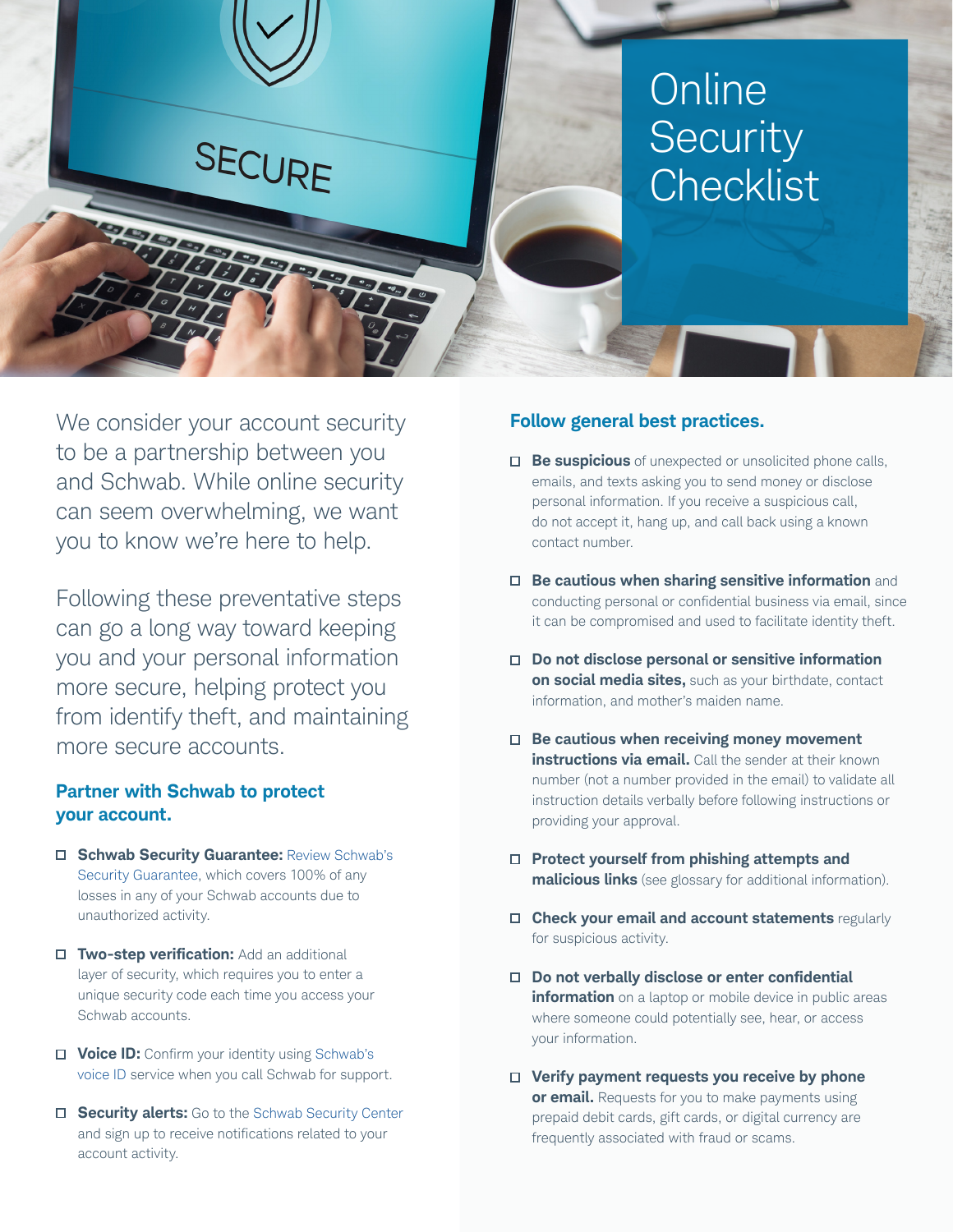# **Keep your technology up to date.**

- **Keep your web browser and operating system up to date,** and be sure you're using appropriate security settings. Old software, operating systems, and browsers can be susceptible to attack.
- **Install anti-virus and anti-spyware software** on all computers and mobile devices.
- **Enable the security settings** on your applications and web browser.
- **Do not use free or found USB thumb drives** they could be infected with viruses or malware.
- **Turn off Bluetooth** when it's not needed, to protect against individuals gaining access to your devices using Bluetooth connections.
- **Safely and securely dispose of old hardware.**

### **Be cautious with public networks.**

- $\Box$  **Avoid using public computers.** If you must use one, go to the browser settings and clear the browser history (cache) and cookies when you're finished.
- **Only use wireless networks you trust** or that are protected with a secure password.
- **Use your personal Wi-Fi hotspot** instead of public Wi-Fi.
- **Do not accept software updates** if you are connected to public Wi-Fi.

# **Be strategic with your login credentials and passwords.**

- **Do not use personal information** such as your Social Security number or birthday as part of your login ID.
- **Create a unique password** for each financial institution you do business with and change it every six months. Consider using a password manager to create, manage, and store passwords that are unique and secure.
- **Do not share your passwords.**
- **Use two-step verification whenever possible.**

# **Be sure you're on a secure website.**

- **Check the URL to see if it's a secure connection.** Secure sites begin with https rather than http, and are generally considered safer.
- **Check the address bar for site validity** indicators whenever you log in to a Schwab website. Some browsers use green text or security symbols to indicate a secure and verified site.
- **Download apps only from the Google Play™ Store or the Apple App Store®.**
- **Do not visit websites you don't know—**for example, websites advertised on pop-up ads and banners.
- **Log out completely** to terminate access when you've completed a secure session, such as with online banking or a credit card payment.

#### **Beware of phishing.**

- **Do not click on links or attachments** in emails and text messages if you question the validity of the sender. Instead, type the real web address, for example https://www.schwab.com, in your browser.
- **Hover over questionable links** to reveal the site's full URL and see where the link really goes. Do not click on links that don't match the sender or don't match what you expect to see.
- **Be suspicious** of emails that have grayed-out Cc: and To: lines—they may have been sent to a mass distribution list.
- Check the sender's domain name in the email **address** (john.doe@schwab.com) to see if it matches what you would expect to see.
- **Activate the spam filters** in your email settings tab. This will help prevent unsolicited emails from coming to your inbox.
- **If you suspect an email that appears to be from Schwab** is a phishing email, forward it to [phishing@schwab.com.](mailto:phishing@schwab.com)
- **If you have questions about an email from Schwab** or personal information you entered about your Schwab account after clicking an email link, call us immediately at **800-435-4000**.